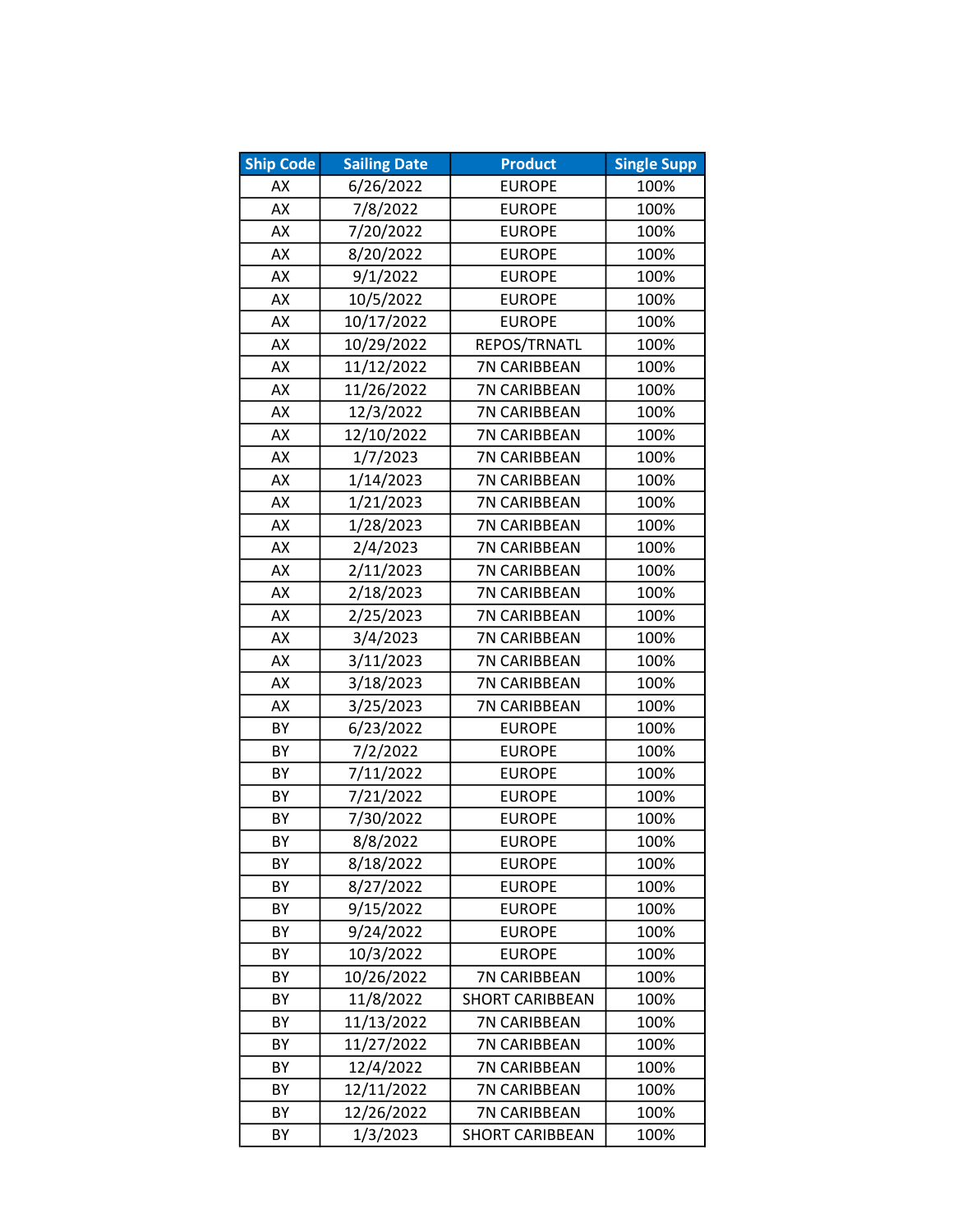| BY                       | 1/8/2023   | 7N CARIBBEAN           | 100% |
|--------------------------|------------|------------------------|------|
| BY                       | 1/15/2023  | 7N CARIBBEAN           | 100% |
| BY                       | 1/22/2023  | 7N CARIBBEAN           | 100% |
| BY                       | 1/29/2023  | 7N CARIBBEAN           | 100% |
| BY                       | 2/5/2023   | 7N CARIBBEAN           | 100% |
| BY                       | 2/12/2023  | 7N CARIBBEAN           | 100% |
| BY                       | 2/19/2023  | 7N CARIBBEAN           | 100% |
| BY                       | 2/26/2023  | 7N CARIBBEAN           | 100% |
| BY                       | 3/5/2023   | 7N CARIBBEAN           | 100% |
| BY                       | 3/12/2023  | 7N CARIBBEAN           | 100% |
| BY                       | 3/19/2023  | 7N CARIBBEAN           | 100% |
| BY                       | 3/26/2023  | 7N CARIBBEAN           | 100% |
| <b>CS</b>                | 6/23/2022  | <b>EUROPE</b>          | 100% |
| CS                       | 7/2/2022   | <b>EUROPE</b>          | 100% |
| CS                       | 7/11/2022  | <b>EUROPE</b>          | 100% |
| $\mathsf{CS}\phantom{0}$ | 7/21/2022  | <b>EUROPE</b>          | 100% |
| CS                       | 7/30/2022  | <b>EUROPE</b>          | 100% |
| CS                       | 8/8/2022   | <b>EUROPE</b>          | 100% |
| CS                       | 8/18/2022  | <b>EUROPE</b>          | 100% |
| CS                       | 8/27/2022  | <b>EUROPE</b>          | 100% |
| $\mathsf{CS}\phantom{0}$ | 9/5/2022   | <b>EUROPE</b>          | 100% |
| CS                       | 9/15/2022  | <b>EUROPE</b>          | 100% |
| CS                       | 9/25/2022  | <b>EUROPE</b>          | 100% |
| CS                       | 10/3/2022  | <b>EUROPE</b>          | 100% |
| CS                       | 10/13/2022 | <b>EUROPE</b>          | 100% |
| CS                       | 10/22/2022 | REPOS/TRNATL           | 100% |
| CS                       | 11/6/2022  | <b>SHORT CARIBBEAN</b> | 100% |
| CS                       | 11/11/2022 | <b>LONG CARIBBEAN</b>  | 100% |
| CS                       | 12/2/2022  | <b>LONG CARIBBEAN</b>  | 100% |
| $\mathsf{CS}\phantom{0}$ | 12/12/2022 | <b>LONG CARIBBEAN</b>  | 100% |
| $\overline{\text{CS}}$   | 1/2/2023   | <b>LONG CARIBBEAN</b>  | 100% |
| CS                       | 1/13/2023  | <b>LONG CARIBBEAN</b>  | 100% |
| CS                       | 1/23/2023  | <b>LONG CARIBBEAN</b>  | 100% |
| CS                       | 2/3/2023   | <b>LONG CARIBBEAN</b>  | 100% |
| CS                       | 2/13/2023  | <b>LONG CARIBBEAN</b>  | 100% |
| CS                       | 2/24/2023  | <b>LONG CARIBBEAN</b>  | 100% |
| CS                       | 3/6/2023   | LONG CARIBBEAN         | 100% |
| CS                       | 3/17/2023  | LONG CARIBBEAN         | 100% |
| CS                       | 3/27/2023  | <b>LONG CARIBBEAN</b>  | 100% |
| EG                       | 6/25/2022  | <b>EUROPE</b>          | 100% |
| EG                       | 7/2/2022   | <b>EUROPE</b>          | 100% |
| EG                       | 7/9/2022   | <b>EUROPE</b>          | 100% |
| EG                       | 7/16/2022  | <b>EUROPE</b>          | 100% |
| EG                       | 7/23/2022  | <b>EUROPE</b>          | 100% |
| EG                       | 7/30/2022  | <b>EUROPE</b>          | 100% |
| EG                       | 8/6/2022   | <b>EUROPE</b>          | 100% |
| EG                       | 8/13/2022  | <b>EUROPE</b>          | 100% |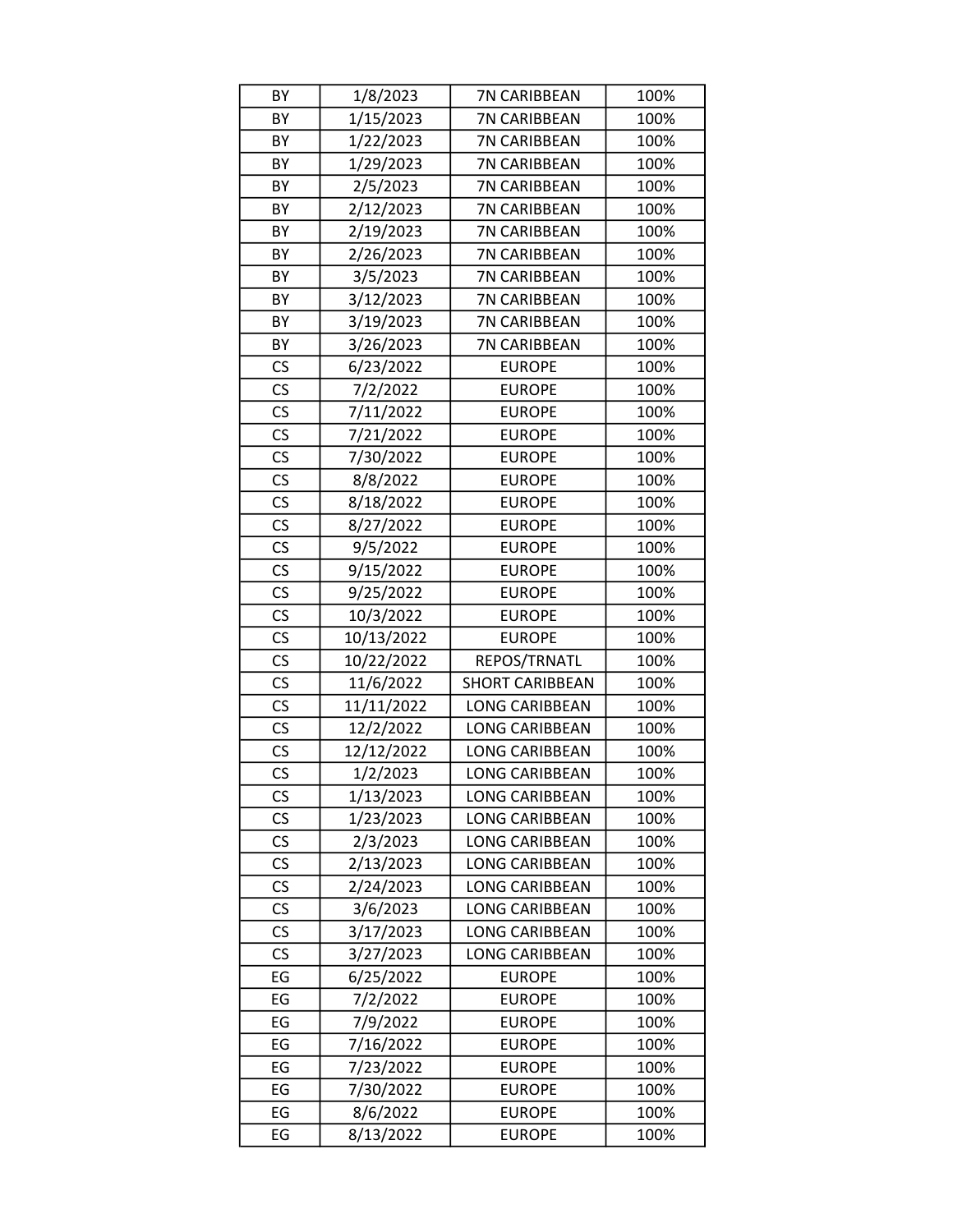| EG | 8/20/2022  | <b>EUROPE</b>          | 100% |
|----|------------|------------------------|------|
| EG | 8/27/2022  | <b>EUROPE</b>          | 100% |
| EG | 9/3/2022   | <b>EUROPE</b>          | 100% |
| EG | 9/10/2022  | <b>EUROPE</b>          | 100% |
| EG | 9/17/2022  | <b>EUROPE</b>          | 100% |
| EG | 9/24/2022  | <b>EUROPE</b>          | 100% |
| EG | 10/2/2022  | <b>EUROPE</b>          | 100% |
| EG | 10/14/2022 | <b>EUROPE</b>          | 100% |
| EG | 10/24/2022 | REPOS/TRNATL           | 100% |
| EG | 11/7/2022  | <b>SHORT CARIBBEAN</b> | 100% |
| EG | 11/11/2022 | <b>LONG CARIBBEAN</b>  | 100% |
| EG | 12/2/2022  | LONG CARIBBEAN         | 100% |
| EG | 12/12/2022 | <b>LONG CARIBBEAN</b>  | 100% |
| EG | 1/2/2023   | <b>LONG CARIBBEAN</b>  | 100% |
| EG | 1/13/2023  | LONG CARIBBEAN         | 100% |
| EG | 1/23/2023  | <b>LONG CARIBBEAN</b>  | 100% |
| EG | 2/3/2023   | <b>LONG CARIBBEAN</b>  | 100% |
| EG | 2/13/2023  | <b>CANALS</b>          | 100% |
| EG | 2/24/2023  | <b>LONG CARIBBEAN</b>  | 100% |
| EG | 3/6/2023   | <b>LONG CARIBBEAN</b>  | 100% |
| EG | 3/17/2023  | <b>LONG CARIBBEAN</b>  | 100% |
| EG | 3/27/2023  | <b>CANALS</b>          | 100% |
| EQ | 6/26/2022  | 7N CARIBBEAN           | 100% |
| EQ | 7/2/2022   | 7N CARIBBEAN           | 100% |
| EQ | 7/10/2022  | 7N CARIBBEAN           | 100% |
| EQ | 7/16/2022  | 7N CARIBBEAN           | 100% |
| EQ | 7/24/2022  | 7N CARIBBEAN           | 100% |
| EQ | 7/30/2022  | 7N CARIBBEAN           | 100% |
| EQ | 8/7/2022   | 7N CARIBBEAN           | 100% |
| EQ | 8/13/2022  | 7N CARIBBEAN           | 100% |
| EQ | 8/21/2022  | 7N CARIBBEAN           | 100% |
| EQ | 8/29/2022  | <b>LONG CARIBBEAN</b>  | 100% |
| EQ | 9/8/2022   | <b>LONG CARIBBEAN</b>  | 100% |
| EQ | 9/17/2022  | <b>LONG CARIBBEAN</b>  | 100% |
| EQ | 9/26/2022  | <b>LONG CARIBBEAN</b>  | 100% |
| EQ | 10/6/2022  | <b>LONG CARIBBEAN</b>  | 100% |
| EQ | 10/15/2022 | <b>LONG CARIBBEAN</b>  | 100% |
| EQ | 10/24/2022 | <b>LONG CARIBBEAN</b>  | 100% |
| EQ | 11/3/2022  | <b>LONG CARIBBEAN</b>  | 100% |
| EQ | 11/12/2022 | <b>LONG CARIBBEAN</b>  | 100% |
| EQ | 12/1/2022  | LONG CARIBBEAN         | 100% |
| EQ | 12/12/2022 | LONG CARIBBEAN         | 100% |
| EQ | 1/2/2023   | <b>LONG CARIBBEAN</b>  | 100% |
| EQ | 1/12/2023  | <b>LONG CARIBBEAN</b>  | 100% |
| EQ | 1/21/2023  | <b>LONG CARIBBEAN</b>  | 100% |
| EQ | 1/30/2023  | <b>LONG CARIBBEAN</b>  | 100% |
| EQ | 2/9/2023   | LONG CARIBBEAN         | 100% |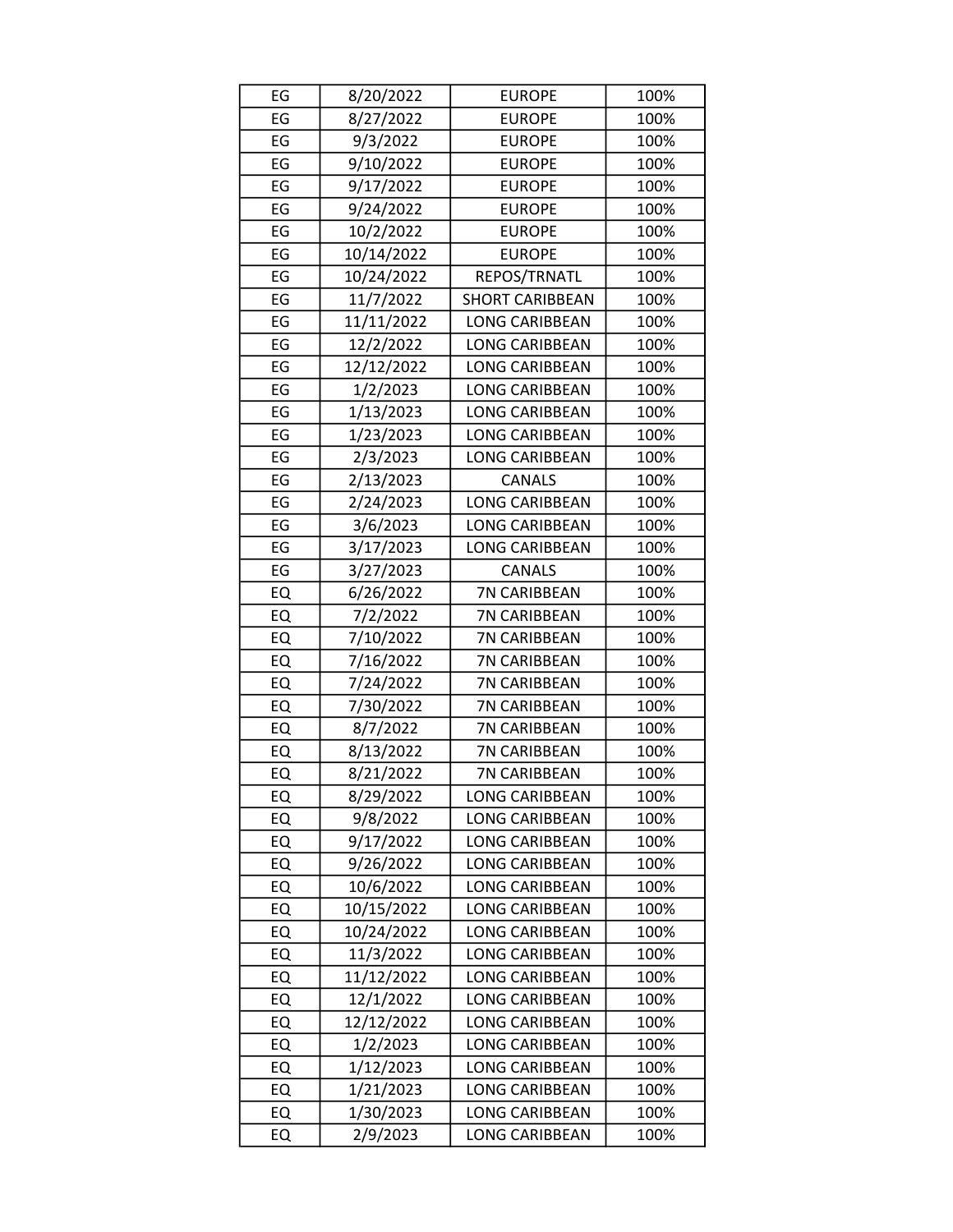| EQ | 2/18/2023  | <b>LONG CARIBBEAN</b>  | 100% |
|----|------------|------------------------|------|
| EQ | 2/27/2023  | <b>LONG CARIBBEAN</b>  | 100% |
| EQ | 3/9/2023   | <b>LONG CARIBBEAN</b>  | 100% |
| EQ | 3/18/2023  | <b>LONG CARIBBEAN</b>  | 100% |
| EQ | 3/27/2023  | <b>LONG CARIBBEAN</b>  | 100% |
| IN | 6/25/2022  | 7N CARIBBEAN           | 100% |
| IN | 7/2/2022   | 7N CARIBBEAN           | 100% |
| IN | 7/9/2022   | 7N CARIBBEAN           | 100% |
| IN | 7/16/2022  | 7N CARIBBEAN           | 100% |
| IN | 7/23/2022  | 7N CARIBBEAN           | 100% |
| IN | 7/30/2022  | 7N CARIBBEAN           | 100% |
| IN | 8/6/2022   | 7N CARIBBEAN           | 100% |
| IN | 8/13/2022  | 7N CARIBBEAN           | 100% |
| IN | 8/20/2022  | 7N CARIBBEAN           | 100% |
| IN | 8/27/2022  | 7N CARIBBEAN           | 100% |
| IN | 9/3/2022   | 7N CARIBBEAN           | 100% |
| IN | 9/10/2022  | 7N CARIBBEAN           | 100% |
| IN | 9/17/2022  | 7N CARIBBEAN           | 100% |
| IN | 9/24/2022  | 7N CARIBBEAN           | 100% |
| IN | 10/1/2022  | 7N CARIBBEAN           | 100% |
| IN | 10/8/2022  | 7N CARIBBEAN           | 100% |
| IN | 10/15/2022 | 7N CARIBBEAN           | 100% |
| IN | 10/22/2022 | 7N CARIBBEAN           | 100% |
| IN | 10/29/2022 | 7N CARIBBEAN           | 100% |
| IN | 11/5/2022  | 7N CARIBBEAN           | 100% |
| IN | 11/11/2022 | 7N CARIBBEAN           | 100% |
| ML | 9/24/2022  | REPOS/TRNATL           | 100% |
| ML | 9/30/2022  | CANALS                 | 100% |
| ML | 10/15/2022 | 7N CARIBBEAN           | 100% |
| ML | 10/22/2022 | 7N CARIBBEAN           | 100% |
| ML | 10/29/2022 | 7N CARIBBEAN           | 100% |
| ML | 11/5/2022  | 7N CARIBBEAN           | 100% |
| ML | 11/12/2022 | <b>7N CARIBBEAN</b>    | 100% |
| ML | 11/26/2022 | 7N CARIBBEAN           | 100% |
| ML | 12/3/2022  | 7N CARIBBEAN           | 100% |
| ML | 12/10/2022 | 7N CARIBBEAN           | 100% |
| ML | 12/17/2022 | REPOS/TRNATL           | 100% |
| ML | 1/3/2023   | <b>SHORT CARIBBEAN</b> | 100% |
| ML | 1/6/2023   | 7N CARIBBEAN           | 100% |
| ML | 1/13/2023  | 7N CARIBBEAN           | 100% |
| ML | 1/20/2023  | 7N CARIBBEAN           | 100% |
| ML | 1/27/2023  | 7N CARIBBEAN           | 100% |
| ML | 2/3/2023   | REPOS/TRNATL           | 100% |
| ML | 2/11/2023  | 7N CARIBBEAN           | 100% |
| ML | 2/18/2023  | 7N CARIBBEAN           | 100% |
| ML | 2/25/2023  | 7N CARIBBEAN           | 100% |
| ML | 3/4/2023   | 7N CARIBBEAN           | 100% |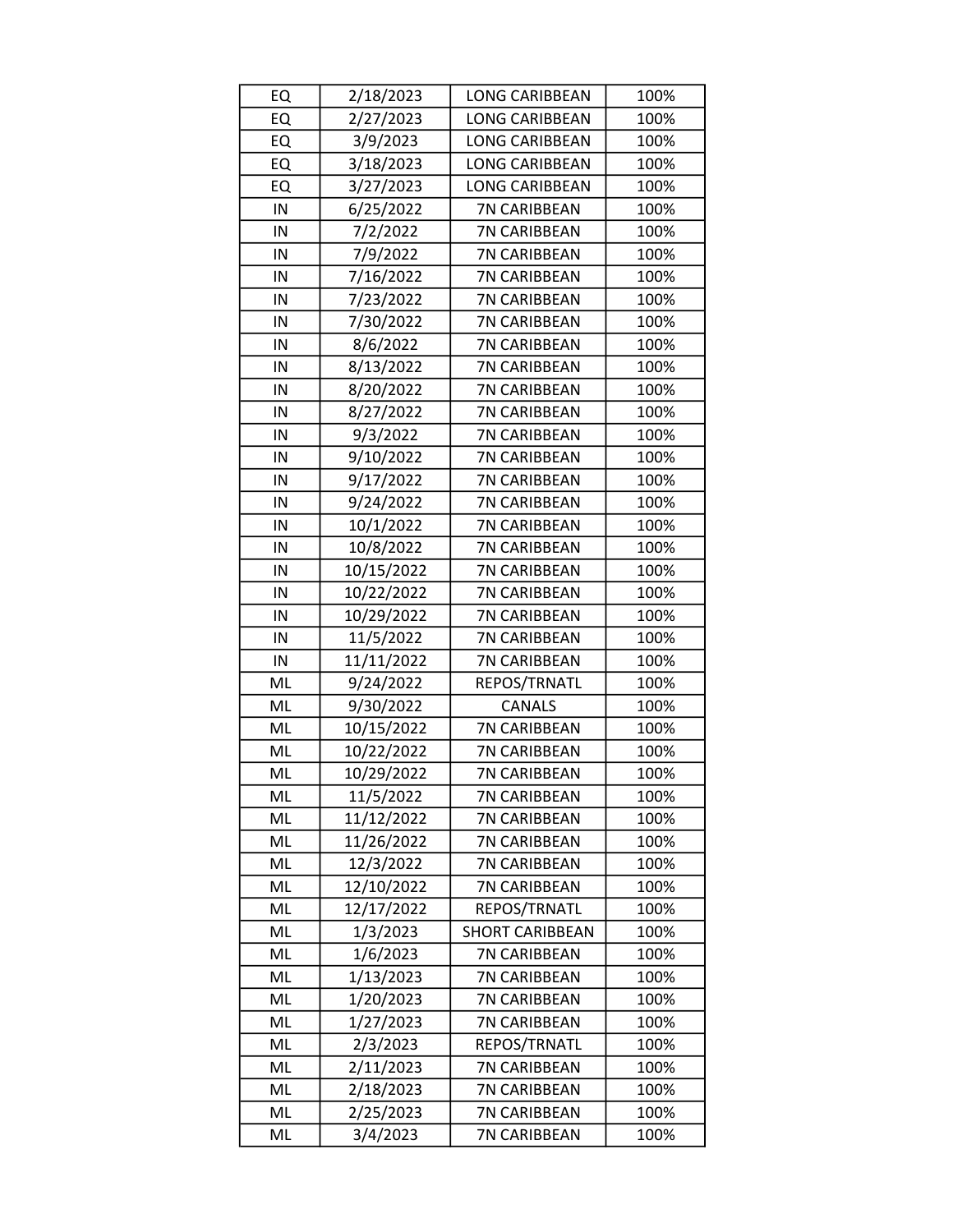| ML        | 3/11/2023  | 7N CARIBBEAN           | 100% |
|-----------|------------|------------------------|------|
| ML        | 3/18/2023  | 7N CARIBBEAN           | 100% |
| ML        | 3/25/2023  | 7N CARIBBEAN           | 100% |
| <b>RF</b> | 6/24/2022  | <b>EUROPE</b>          | 100% |
| <b>RF</b> | 7/4/2022   | <b>EUROPE</b>          | 100% |
| <b>RF</b> | 7/15/2022  | <b>EUROPE</b>          | 100% |
| <b>RF</b> | 7/25/2022  | <b>EUROPE</b>          | 100% |
| <b>RF</b> | 8/5/2022   | <b>EUROPE</b>          | 100% |
| <b>RF</b> | 8/15/2022  | <b>EUROPE</b>          | 100% |
| <b>RF</b> | 8/26/2022  | <b>EUROPE</b>          | 100% |
| <b>RF</b> | 9/5/2022   | <b>EUROPE</b>          | 100% |
| <b>RF</b> | 9/16/2022  | <b>EUROPE</b>          | 100% |
| <b>RF</b> | 9/26/2022  | <b>EUROPE</b>          | 100% |
| <b>RF</b> | 10/7/2022  | <b>EUROPE</b>          | 100% |
| <b>RF</b> | 10/31/2022 | REPOS/TRNATL           | 100% |
| <b>RF</b> | 11/13/2022 | 7N CARIBBEAN           | 100% |
| <b>RF</b> | 11/27/2022 | 7N CARIBBEAN           | 100% |
| <b>RF</b> | 12/4/2022  | 7N CARIBBEAN           | 100% |
| <b>RF</b> | 12/11/2022 | 7N CARIBBEAN           | 100% |
| <b>RF</b> | 12/18/2022 | <b>SHORT CARIBBEAN</b> | 100% |
| <b>RF</b> | 1/8/2023   | 7N CARIBBEAN           | 100% |
| <b>RF</b> | 1/15/2023  | 7N CARIBBEAN           | 100% |
| <b>RF</b> | 1/22/2023  | 7N CARIBBEAN           | 100% |
| <b>RF</b> | 1/29/2023  | 7N CARIBBEAN           | 100% |
| <b>RF</b> | 2/5/2023   | 7N CARIBBEAN           | 100% |
| <b>RF</b> | 2/19/2023  | 7N CARIBBEAN           | 100% |
| <b>RF</b> | 2/26/2023  | 7N CARIBBEAN           | 100% |
| <b>RF</b> | 3/5/2023   | 7N CARIBBEAN           | 100% |
| <b>RF</b> | 3/12/2023  | 7N CARIBBEAN           | 100% |
| <b>RF</b> | 3/19/2023  | 7N CARIBBEAN           | 100% |
| <b>RF</b> | 3/26/2023  | 7N CARIBBEAN           | 100% |
| SI        | 10/20/2022 | REPOS/TRNATL           | 100% |
| SI        | 11/3/2022  | <b>SHORT CARIBBEAN</b> | 100% |
| SI        | 11/7/2022  | <b>LONG CARIBBEAN</b>  | 100% |
| SI        | 11/17/2022 | <b>SHORT CARIBBEAN</b> | 100% |
| SI        | 12/1/2022  | <b>SHORT CARIBBEAN</b> | 100% |
| SI        | 12/5/2022  | LONG CARIBBEAN         | 100% |
| SI        | 12/15/2022 | <b>SHORT CARIBBEAN</b> | 100% |
| SI        | 1/3/2023   | LONG CARIBBEAN         | 100% |
| SI        | 1/12/2023  | <b>SHORT CARIBBEAN</b> | 100% |
| SI        | 1/26/2023  | <b>SHORT CARIBBEAN</b> | 100% |
| SI        | 1/30/2023  | LONG CARIBBEAN         | 100% |
| SI        | 2/9/2023   | <b>SHORT CARIBBEAN</b> | 100% |
| SI        | 2/13/2023  | LONG CARIBBEAN         | 100% |
| SI        | 2/23/2023  | <b>SHORT CARIBBEAN</b> | 100% |
| SI        | 2/27/2023  | LONG CARIBBEAN         | 100% |
| SI        | 3/9/2023   | <b>SHORT CARIBBEAN</b> | 100% |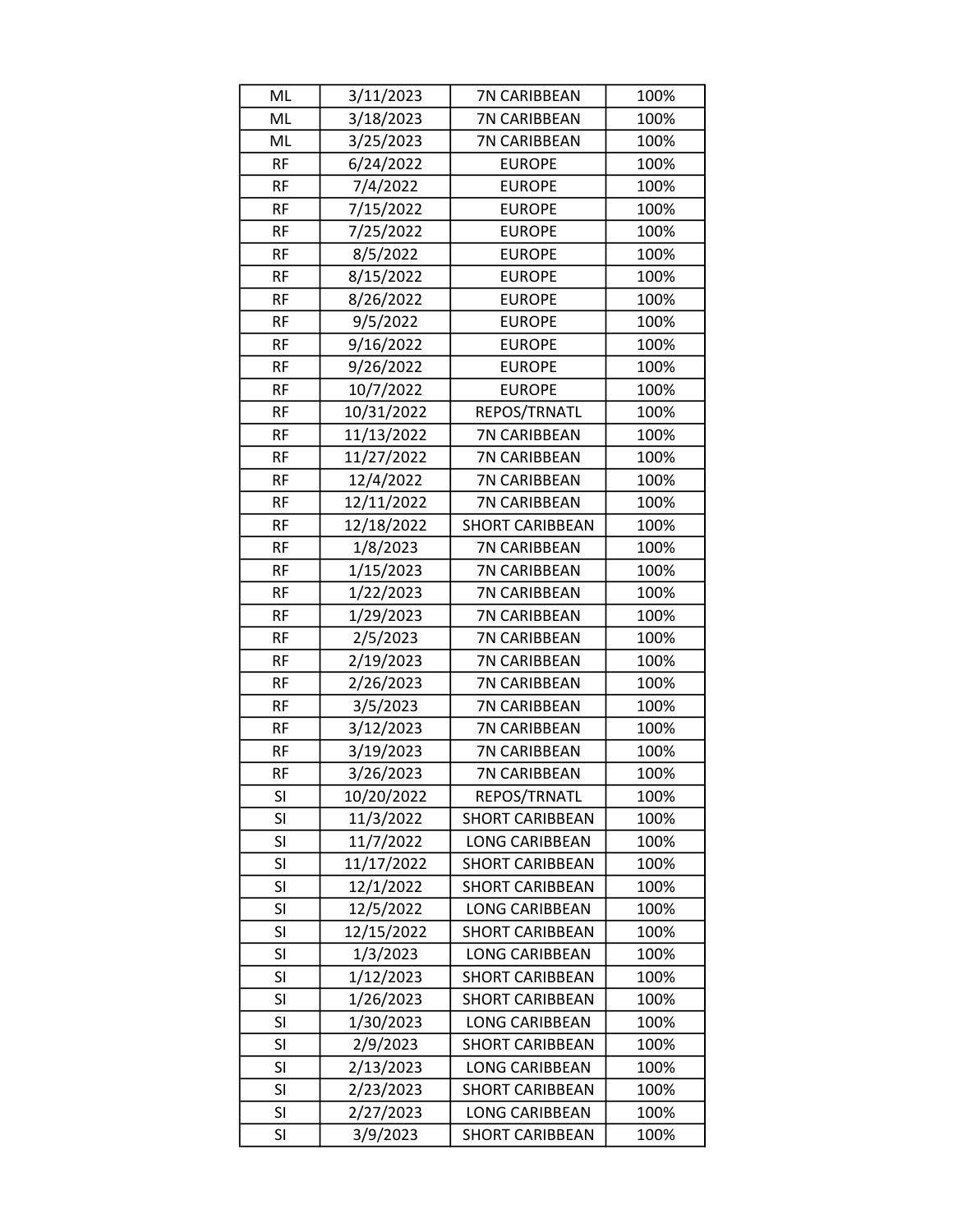| <b>SI</b> | 3/13/2023  | <b>LONG CARIBBEAN</b>  | 100% |
|-----------|------------|------------------------|------|
| <b>SI</b> | 3/23/2023  | <b>SHORT CARIBBEAN</b> | 100% |
| <b>SI</b> | 3/27/2023  | <b>LONG CARIBBEAN</b>  | 100% |
| <b>SM</b> | 8/7/2022   | REPOS/TRNATL           | 100% |
| <b>SM</b> | 8/19/2022  | REPOS/TRNATL           | 100% |
| <b>SM</b> | 10/15/2022 | REPOS/TRNATL           | 100% |
| SM        | 10/27/2022 | <b>SHORT CARIBBEAN</b> | 100% |
| <b>SM</b> | 10/31/2022 | <b>SHORT CARIBBEAN</b> | 100% |
| <b>SM</b> | 11/5/2022  | <b>SHORT CARIBBEAN</b> | 100% |
| <b>SM</b> | 11/10/2022 | <b>SHORT CARIBBEAN</b> | 100% |
| <b>SM</b> | 11/14/2022 | <b>SHORT CARIBBEAN</b> | 100% |
| <b>SM</b> | 11/19/2022 | <b>SHORT CARIBBEAN</b> | 100% |
| SM        | 11/28/2022 | <b>SHORT CARIBBEAN</b> | 100% |
| <b>SM</b> | 12/3/2022  | <b>SHORT CARIBBEAN</b> | 100% |
| <b>SM</b> | 12/8/2022  | <b>SHORT CARIBBEAN</b> | 100% |
| SM        | 12/12/2022 | <b>SHORT CARIBBEAN</b> | 100% |
| <b>SM</b> | 12/17/2022 | <b>SHORT CARIBBEAN</b> | 100% |
| SM        | 1/4/2023   | <b>SHORT CARIBBEAN</b> | 100% |
| SM        | 1/9/2023   | <b>SHORT CARIBBEAN</b> | 100% |
| SM        | 1/14/2023  | <b>SHORT CARIBBEAN</b> | 100% |
| <b>SM</b> | 1/23/2023  | <b>SHORT CARIBBEAN</b> | 100% |
| <b>SM</b> | 1/28/2023  | <b>SHORT CARIBBEAN</b> | 100% |
| <b>SM</b> | 2/2/2023   | <b>SHORT CARIBBEAN</b> | 100% |
| <b>SM</b> | 2/6/2023   | <b>SHORT CARIBBEAN</b> | 100% |
| <b>SM</b> | 2/11/2023  | <b>SHORT CARIBBEAN</b> | 100% |
| <b>SM</b> | 2/16/2023  | <b>SHORT CARIBBEAN</b> | 100% |
| <b>SM</b> | 2/20/2023  | <b>SHORT CARIBBEAN</b> | 100% |
| <b>SM</b> | 3/2/2023   | <b>SHORT CARIBBEAN</b> | 100% |
| SM        | 3/6/2023   | <b>SHORT CARIBBEAN</b> | 100% |
| <b>SM</b> | 3/11/2023  | <b>SHORT CARIBBEAN</b> | 100% |
| SM        | 3/30/2023  | <b>SHORT CARIBBEAN</b> | 100% |
| EC        | 8/14/2022  | <b>ALASKA</b>          | 100% |
| EC        | 7/31/2022  | <b>ALASKA</b>          | 100% |
| EC        | 8/7/2022   | <b>ALASKA</b>          | 100% |
| EC        | 8/21/2022  | <b>ALASKA</b>          | 100% |
| <b>SL</b> | 7/8/2022   | <b>ALASKA</b>          | 100% |
| <b>SL</b> | 8/5/2022   | <b>ALASKA</b>          | 100% |
| <b>SL</b> | 8/12/2022  | <b>ALASKA</b>          | 100% |
| <b>SL</b> | 8/19/2022  | <b>ALASKA</b>          | 100% |
| <b>SL</b> | 8/26/2022  | <b>ALASKA</b>          | 100% |
| SL        | 9/9/2022   | <b>ALASKA</b>          | 100% |
| ML        | 8/12/2022  | <b>ALASKA</b>          | 100% |
| ML        | 8/19/2022  | <b>ALASKA</b>          | 100% |
| ML        | 8/26/2022  | <b>ALASKA</b>          | 100% |
| ML        | 9/2/2022   | <b>ALASKA</b>          | 100% |
| ML        | 9/9/2022   | ALASKA                 | 100% |
| ML        | 9/16/2022  | ALASKA                 | 100% |